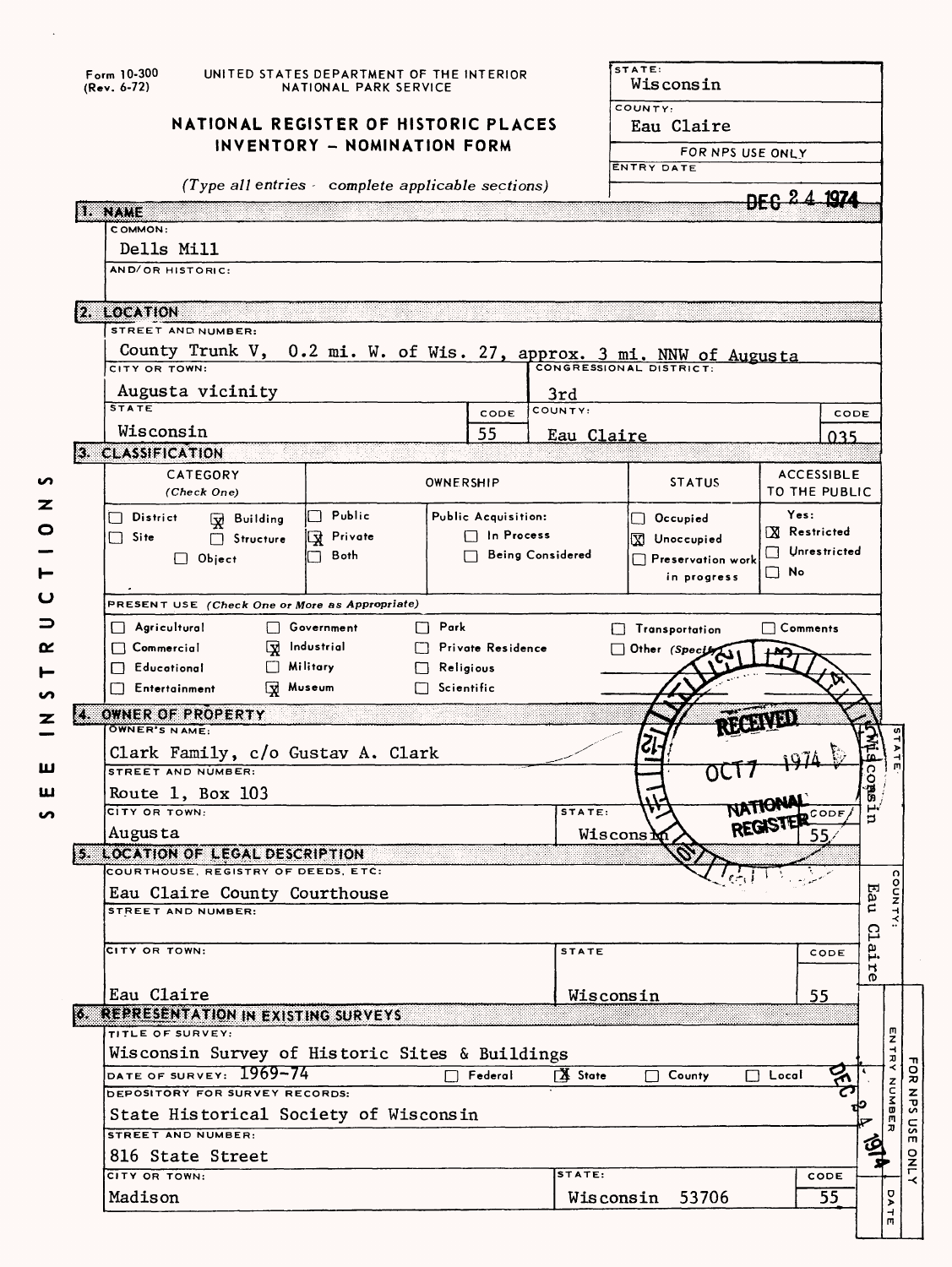| 17. | <b>DESCRIPTION</b> |              |             |           |  |              |       |                                             |  |  |  |
|-----|--------------------|--------------|-------------|-----------|--|--------------|-------|---------------------------------------------|--|--|--|
|     |                    | (Check One)  |             |           |  |              |       |                                             |  |  |  |
|     | <b>CONDITION</b>   | Excellent    | Good<br>⊠   | Foir      |  | Deteriorated | Ruins | Unexposed                                   |  |  |  |
|     |                    |              | (Check One) |           |  | (Check One)  |       |                                             |  |  |  |
|     |                    | Altered<br>Χ |             | Unaltered |  |              | Moved | Original Sit <del>e</del><br>$\pmb{\nabla}$ |  |  |  |

**DESCRIBE THE PRESENT AND ORIGINAL (If** *known***) PHYSICAL APPEARANCE** The Dells Mill is a clapboarded franebuilding, seventy-five feet high, with five floors. The central, original portion is built of hand-hewn maple timbers bound by pegs, except for one or two long, square beams joined end to end by a firm tongue in groove arrangement. The broadaxe work is of excellent quality, with the result that beams and boards are remarkably smooth and axe marks few and not very noticeable. The earliest part of the building was erected in the middle 1860's and the mill in operation by 1867. A two story wing was added to the north side in 1904, and in 1940 two separate one story lean-to additions were built onto the south side, one to serve as an office and the other to house the power unit. The parts of the building standing over water are now supported by reinforced cement columns. There is a simple porch roof extending all the way across the front (east) side of the building.

The mill first served as a grist mill and later became more diversified. About the time of World War I, one of the industry-revolutionizing flour rolling mills of the type John Stevens of Neenah, Wisconsin, had invented in the late 1870's and patented in 1880 was installed. Stevens had sold his patent early and the Stevens-type roller mill in the Dells mill was made by the Anglo-American Milling Company under the name of "Midget" Mill, patented in 1915. Thus at a time when flour mills had already become fewer in Wisconsin as large scale wheat growers had long since moved westward out of Wisconsin into Minnesota and the Dakotas, the Dells Mill was able to survive and apparently continue to operate at a profit by grinding other grains as well as milling what wheat was brought there. Some of the original machiner remains, including the power turbine and the wooden cogged core wheel, which are still in use. The original turbine wheel had to be replaced in the 1920's when the vanes could no longer be controlled. It is now on display. The replacement is quite similar and about the same diameter as the original but is housed in a huge cement block under the present power shed. The mill has never been powered other than by turbine.

The machinery is driven by 3000 feet of belting and 175 pulleys. In addition to the milling, grinding, and mixing machinery are cleaners, sorters and sifters, and conveyors which carry grain up from the ground floor and equipment which can divert the different kinds of grain into five separate bins. The mill is capable of flour milling, cereal milling, custom grinding, and feed mixing. Milling continues yet today and a few farmers still bring grain there annually to be ground, although the volume is small.

Besides the alterations mentioned above, which were made over the years as business demanded, one purely contrived, non-functional addition was made: an overshot wheel mounted on a shaft near the real power unit, equipped with a shallow flume from the top of the dam. It was added about 1968 to create a picturesque touch for the benefit of photographers and artists and others who think mills should have water wheels. It has resulted in the mill's being much photographed and otherwise portrayed for commercial purposes.

The landmark mill, in continuous use from 1867 to 1968, remains relatively unchanged since the installation of the roller mill and has some original machinery still in use. It was converted to a museum in 1968.

m m z **i H TO** $\subset$  $\Omega$  $\overline{\phantom{0}}$  $\circ$  $\mathbf{z}$ S

 $\bullet$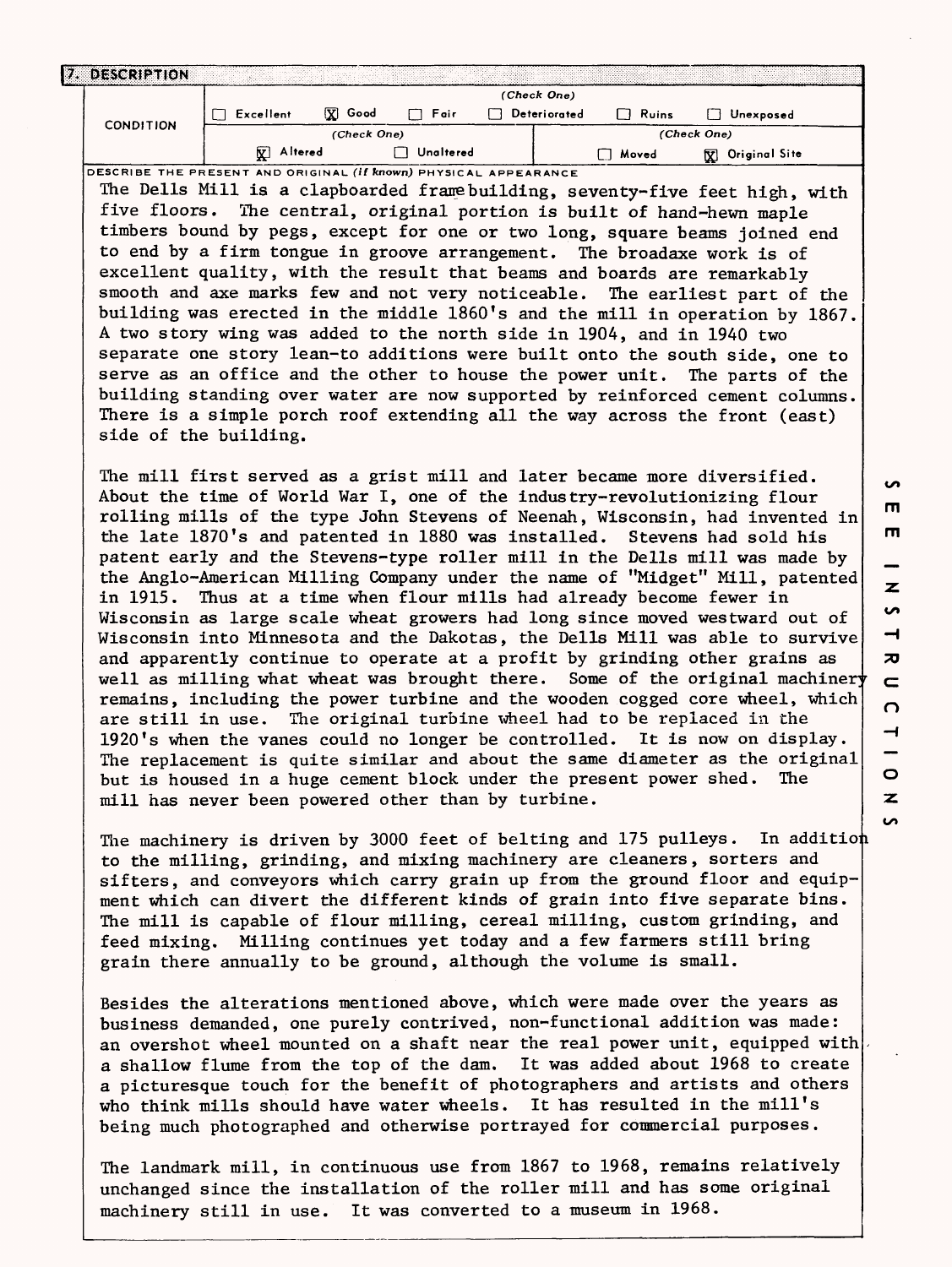| PERIOD (Check One or More as Appropriate)                |                          |                    |                   |
|----------------------------------------------------------|--------------------------|--------------------|-------------------|
| Pre-Columbian!<br>LJ.                                    | 16th Century             | 18th Century       | 20th Century<br>x |
| 15th Century<br>П                                        | 17th Century             | 19th Century<br>Δ. |                   |
| SPECIFIC DATE(S) (If Applicable and Known)               |                          |                    |                   |
| AREAS OF SIGNIFICANCE (Check One or More as Appropriate) |                          |                    |                   |
| Abor iginal                                              | Education<br>П           | Political<br>1 I   | Urban Planning    |
| Prehistoric                                              | Engineering<br>$\Box$    | Religion/Phi-      | Other (Specify)   |
| <b>Historic</b><br>ΓŁ                                    | Q.<br>Indus try          | losophy            |                   |
| Agriculture                                              | Invention<br>П           | Science            |                   |
| Architecture                                             | Landscape<br>⊓           | Sculpture          |                   |
| Art                                                      | Architecture             | Social/Human-      |                   |
| Commerce                                                 | Literature               | itarian            |                   |
| Communications                                           | Military<br>$\mathbf{L}$ | Theater            |                   |
| Conservation                                             | Music<br>$\blacksquare$  | Transportation     |                   |

**STATEMENT OF SIGNIFICANCE**

There had been tremendous growth of wheat production between 1850 and 1880 in Wisconsin and by 1880 there were well over 1,000 flour and grist mills in the state. Wheat milling was Wisconsin's leading industry until the 1880's when lumber and lumber milling took the lead, but wheat milling was still an important industry at the turn of the century, although it began to decline soon after. The great concentration of flour milling for export was centered early in Milwaukee and the lower Fox River valley, but many mills were built throughout the state to serve local farm communities. One such mill was the Dells Mill on Bridge Creek near Augusta.

The Dells mill began operation in about 1867 and was still in operation a century later. In 1877 John Stevens of Neenah, Wisconsin, invented the roller type flour mill which revolutionized the industry. It not only produced a much greater percentage of white flour from a given volume of wheat but left the wheat germ intact and had various other advantages. Above all it was capable of satisfactorily milling the desirable hard winter varieties of wheat which grew better in Minnesota, the Dakotas, and other western states, than in Wisconsin. As a result, Stevens' invention was an important factor in the movement of wheat growing out of Wisconsin, though soil depletion was highly important also. It also made a relic of the buhrstone type of mill.

Apparently the Dells Mill continued to operate at a profit through diversification of its output over the years and finally installed a roller flour mill of the Stevens type about the time of World War I. As late as 1929 it was considered one of the most up-to-date cereal mills in its part of the state and was expected to mill out over two hundred thousand pounds of buckwheat flour. In addition to cereal milling, it carried on a large business of custom grinding and feed mixing.

The landmark mill still has some of the original machinery as well as that which was added from time to time to meet new demands. Its turbine has been replaced once but it still drives the original wooden cogged core wheel which turns the main drive gear. The mill is still fully operable and has always been powered only by turbine. It is well preserved both inside and out and its machinery well maintained. Whether there is another mill equal to it in the state and still operable is not known, but the Dells Mill is an excellent example of preservation of a type of industrial plant which has become all but extinct in Wisconsin. Other grain mills which date back as far are either non-existent or have been long ago converted to other uses or other sources of power. It is now a museum, part of a bygone era.